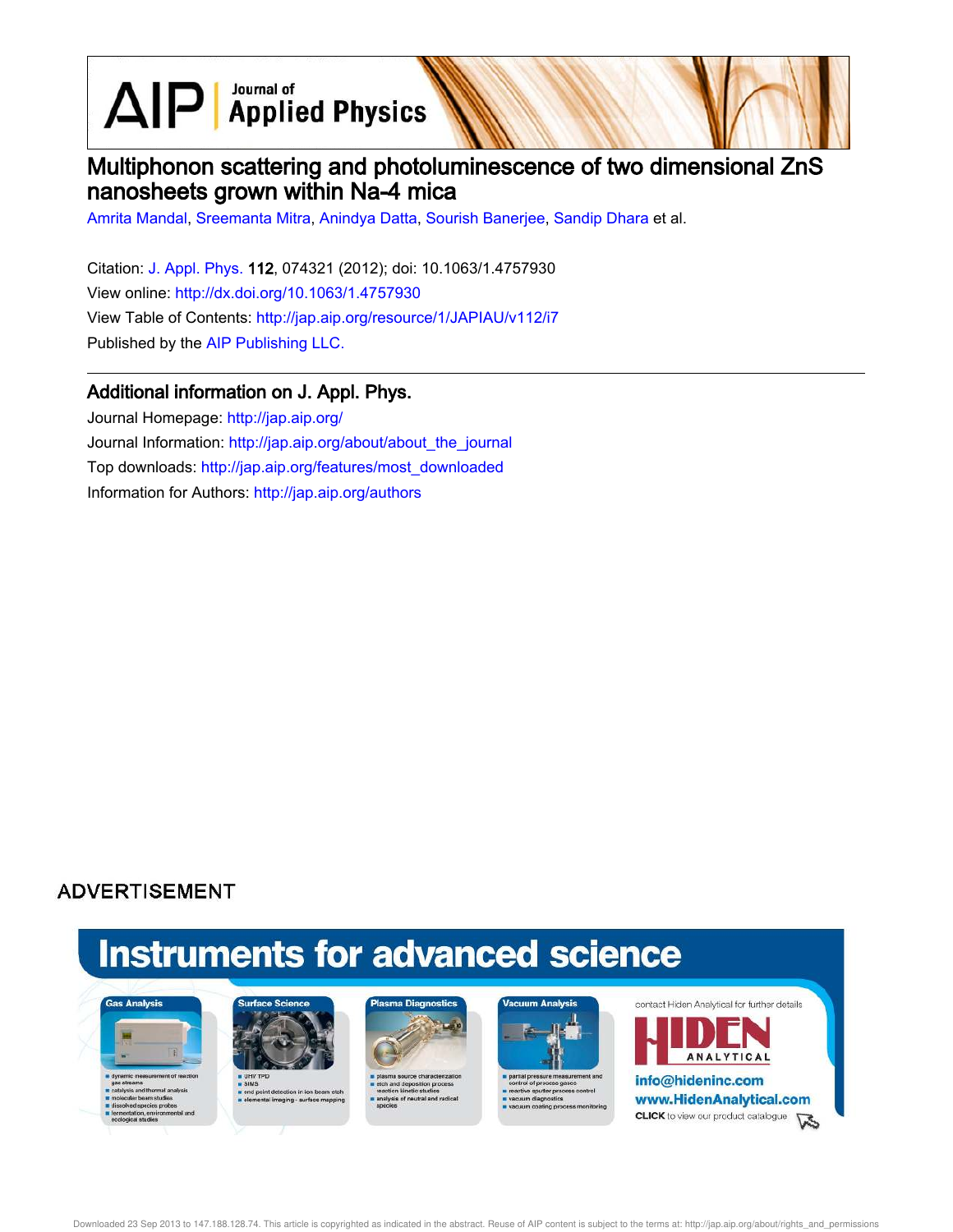### Multiphonon scattering and photoluminescence of two dimensional ZnS nanosheets grown within Na-4 mica

Amrita Mandal,<sup>1,2</sup> Sreemanta Mitra,<sup>1,2</sup> Anindya Datta,<sup>3</sup> Sourish Banerjee,<sup>2</sup> Sandip Dhara,<sup>4,a)</sup> and Dipankar Chakravorty<sup>1,a)</sup>  $1$ MLS Professor's Unit, Indian Association for the Cultivation of Science, Jadavpur, Kolkata 700 032, India  $^{2}$ Department of Physics, University of Calcutta, Kolkata 700 009, India  $^3$ University School of Basic and Applied Science (USBAS), Guru Gobind Singh Indraprastha University, New Delhi, India <sup>4</sup>Surface and Nanoscience Division, Indira Gandhi Centre for Atomic Research, Kalpakkam 603102, India

(Received 29 June 2012; accepted 10 September 2012; published online 9 October 2012)

Two dimensional wurtzite ZnS nanosheets with thickness of 0.6 nm are grown within the interlayer spaces of sodium fluorophlogopite mica (Na-4 mica) using ion-exchange-cum-solution treatment method followed by sulfidation treatment at 873 K. The presence of wurtzite ZnS is confirmed by x-ray diffraction, electron microscopy, and Raman scattering studies. The two dimensional form of ZnS gives rise to a strong quantum confinement with the band gap blue shifted by  $1.7 \text{ eV}$ . Thickness of the nanosheet is confirmed using atomic force microscopy. Raman scattering studies show higher order transverse optical modes due to increased deformation potential in reduced dimension. In contrast to red shift of optical phonon modes in phonon confinement model, a blue shift observed is ascribed to a compressive stress on ZnS nanosheets grown within Na-4 mica interlayer spaces. An additional band at  $315 \text{ cm}^{-1}$  is assigned to surface optical phonon. Unusual broadening in room temperature photoluminescence spectrum may be due to strong coupling of excitons with overtones of longitudinal optical phonon modes.  $\oslash$  2012 American Institute of Physics. [http://dx.doi.org/10.1063/1.4757930]

#### I. INTRODUCTION

ZnS is an important material within the family of wide band gap semiconductors owing to its novel properties and varieties of applications. This material is widely used in electroluminescent devices, light-emitting diodes, sensors, lasers, display systems, and solar cells.<sup>1–5</sup>  $ZnS$  is also an attractive candidate for its use in bio-imaging applications, due to its nonlinear multiphoton absorption characteristics in the visible to infrared range. $6,7$  Nanocrystals of ZnS play more important role than their bulk counterparts because of improved physical properties owing to the electronic quantum confinement effect.<sup>8,9</sup> Enhanced thermoluminescence,<sup>10</sup> high quantum efficiency of the emission line, and very short luminescence decay times have been observed in ZnS nanocrystals. $11-13$ 

Blue shift of the absorption spectra, i.e., increase in band gap is one of the most interesting results of quantum confinement effect. $12$  There are several reports on blue shift of band gap for ZnS with decreasing particle size. Li et al. showed blue shift of  $\sim 0.83 \text{ eV}$  in case of ZnS quantum dots.<sup>14</sup> A blue shift of  $0.86 \text{ eV}$  was observed in case of hexagonal ZnS nanocrystals.<sup>15</sup> Sapra et al. have reported a large increase  $(\sim 1.1 \text{ eV})$  in band gap, with decreasing cluster size, than that in the bulk.<sup>16</sup> Large band gap makes the semiconductors attractive for applications in the UV range. ZnS crystallizes in two basic structures of cubic zinc blende and hexagonal wurtzite. $17$  Zinc blende is the most stable form at low temperatures. In the bulk form, ZnS transforms to wurtzite phase at temperatures higher than  $1296 \text{ K}$ .<sup>18–20</sup> This transition temperature is reduced to  $673 \text{ K}$  for nanoparticles.<sup>20</sup> High temperature vapor based synthesis has been used effectively to prepare a similar phase.<sup>21</sup> Solvothermal technique has been found to be also suitable to grow the hexagonal phase around  $673 \text{ K}$  temperature.<sup>18</sup> In the present report, we have achieved formation of a stable and pure wurtzite ZnS at 873 K by using a simple ion exchange-cum-solution treatment technique. Various nanostructures of ZnS have been reported so far. Most of them are essentially one dimensional (1D) and their hierarchical nanostructures.<sup>22–30</sup> However, only a few reports are available on two dimensional (2D) nanostructures.<sup>19,31–33</sup> Vapor based techniques such as thermal evaporation and chemical vapor deposition are well established to form anisotropic nanostructures such as nanobelts and nanosheets in a large scale.<sup>21,32</sup> But the thickness of nanostructures achieved by these methods is not less than 5 nm. In our experiment, we have been able to achieve  $\sim 0.6$  nm thickness, however, not in a large scale but with uniform thickness for all nanosheets.

Although the synthesis procedure has already been established by our group,  $34-36$  but our objective is to explore this method to synthesize different materials and investigate the significant changes in their physical properties. In the present study, ultrathin nanosheets of ZnS with thickness  $\sim 0.6$  nm have been synthesized within the interlayer spaces of Na-4 mica. The thickness was confirmed by atomic force microscopic (AFM) measurements. Pure hexagonal phase of ZnS was confirmed by x-ray diffraction studies (XRD), transmission

<sup>&</sup>lt;sup>a)</sup>Authors to whom correspondence should be addressed. Electronic addresses: mlsdc@iacs.res.in and dhara@igcar.gov.in.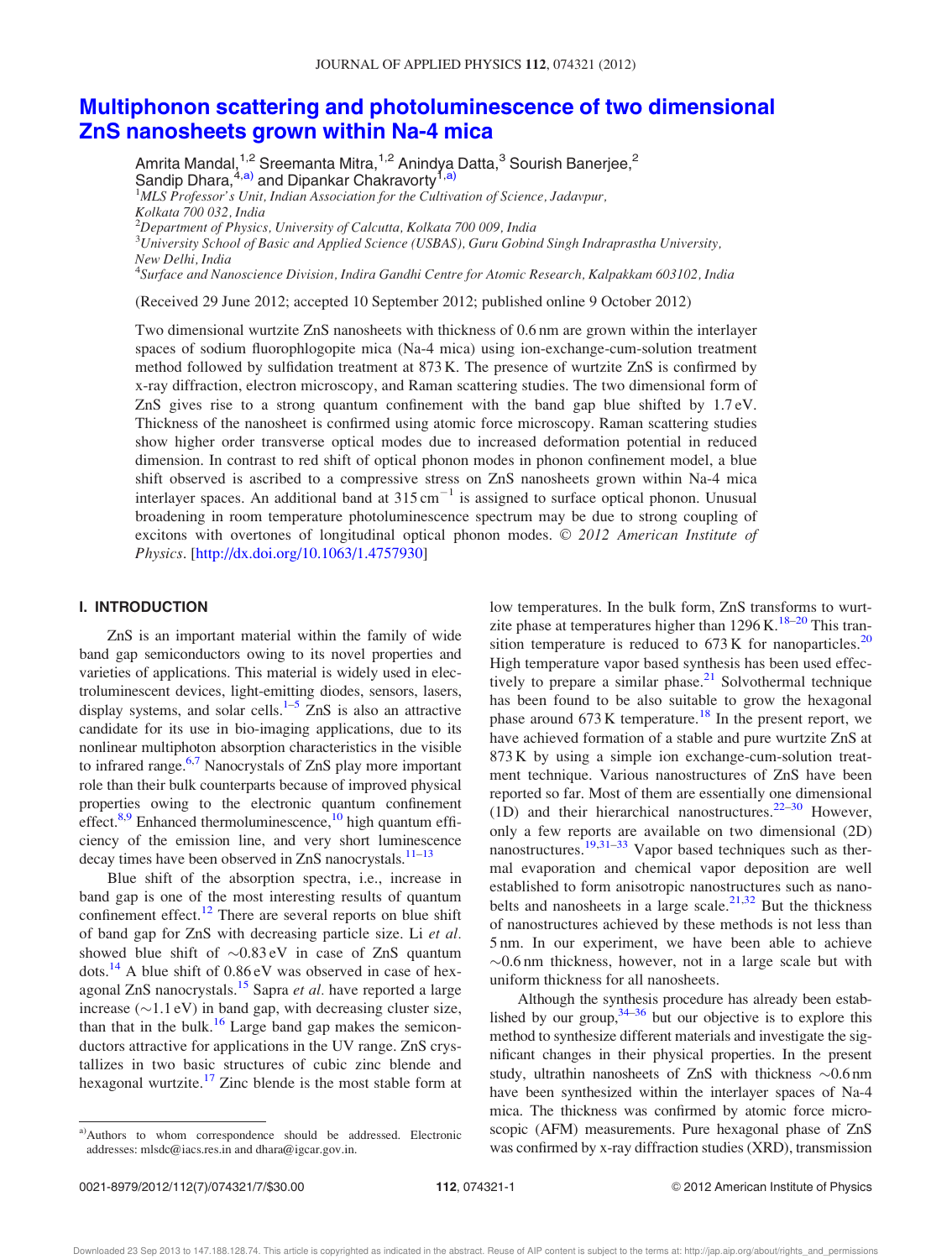

electron microscopy (TEM), and Raman analysis. The nanosheets have exhibited a large increase in band gap which has not been reported so far. Also, the Raman spectra have showed some unusual features which could be ascribed to the 2D morphology of ZnS sheets. Our primary objective is to delineate the effect of two-dimensionality on the optical properties of wurtzite phase of ZnS.

#### II. EXPERIMENTAL

In the present work Na-4 mica  $(Na_4Mg_6Al_4Si_4O_{20}F_4 \cdot xH_2O)$ was prepared first by sol-gel method, the details of which were reported earlier.  $36,37$  The Na-4 mica (powder) was immersed in a solution of  $Zn(NO<sub>3</sub>)<sub>2</sub>$  in water for the ion exchange reaction which involved replacement of  $Na<sup>+</sup>$  ions in the mica structure by  $\text{Zn}^{2+}$  ions from  $\text{Zn}(\text{NO}_3)_2$  solution. In this process  $Na<sup>+</sup>$  ions moved out of Na-4 mica and got into the initiate solution. The solution was kept inside an autoclave at 373 K for one week. Also the interlayer spaces got filled up by  $Zn(NO<sub>3</sub>)<sub>2</sub>$  solution which provided both  $\text{Zn}^{2+}$  and  $(\text{NO}_3)$ <sup>-</sup> ions. Two Na<sup>+</sup> ions are replaced by one zinc ion  $\text{Zn}^{2+}$ . The treated powder was filtered and washed thoroughly with deionized water to remove excess nitrate salt. The powder was subjected to a sulfidation treatment in H2S gas flow at 873 K for 1 h. ZnS was formed within the interlayer spaces of Na-4 mica. Formation of ZnS was effected from both  $\text{Zn}^{2+}$  ions exchanged with Na<sup>+</sup> ions as well as  $\text{Zn}^{2+}$  ions derived from the  $\text{Zn}(\text{NO}_3)_2$  solution filling up the interlayer spaces. Synthesis procedure is represented schematically by Fig. 1.

XRD pattern of ZnS grown within Na-4 mica was recorded in BRUKER D8 XRD SWAX diffractometer using  $CuK_{\alpha}$  radiation. For studying the microstructure, ZnS nanosheets were extracted from Na-4 mica by etching the composite sample with 10% HF aqueous solution and then centrifuging in SORVALL RC 90 ultracentrifuge at 30 000 rpm for 30 min. The etched sample was investigated by a JEOL Model JEM 2010 TEM. For AFM study the etching process was performed for a longer time to remove Na-4 mica phase completely. In this case, the nanocomposite powder was immersed in 10% HF aqueous solution for 4 days. A very little amount of this solution was added to acetone to make a dilute solution. The latter containing ZnS nanosheets were deposited on freshly cleaved atomically flat mica surface (SPI, USA), and the sample was investigated by Veeco model CP II AFM. The other measurements were carried out on unetched samples. Both Raman scattering and photoluminescence (PL) studies were performed with 325 nm (3.81 eV) excitation of continuous wave He-Cd laser and dispersion with 2400 gr/mm grating in the backscattering configuration using Raman spectrometer (inVia Renishaw). Raman scattering for excitations



of 514.5 and 785 nm of Ar<sup>+</sup> laser and InGaAs laser, respectively, was also studied using dispersion with 1800 gr/mm gratings. A thermoelectric cooled "back-thinned" CCD detector was used for the detection of scattered intensity. The UV-VIS absorption spectrum was recorded in a Varian Cary 5000 UV-Vis-NIR spectrometer.

#### III. RESULTS AND DISCUSSION

As discussed previously, we have used Na-4 mica as a template to form 2D nanocrystals. It belongs to clay mineral group which has a layered structure consisting of blocks (made up of Al, Mg, Si, F, and O atoms) separated by an interlayer space of  $\sim 0.6$  nm thickness. There are four Na<sup>+</sup> ions per unit cell within this interlayer space which are very weakly bound to oxygen ions of the upper and lower blocks. During ion exchange reaction, due to concentration gradient  $\text{Zn}^{2+}$  ions diffused inside the interlayer space and replaced  $Na<sup>+</sup>$  ions. To balance the charge two  $Na<sup>+</sup>$  ions were exchanged with one  $\text{Zn}^{2+}$  ion.  $\text{Zn}(\text{NO}_3)_2$  solution also filled up the interlayer spaces of Na-4 mica structures, thus providing  $\text{Zn}^{2+}$  and  $(\text{NO}_3)$ <sup>-</sup> ions. The sulfidation treatment at proper temperature ultimately created two dimensional ZnS nanosheets confined within the interlayer spaces of Na-4 mica. The thickness of the interlayer spaces was estimated from interplanar spacing  $(d_{hkl})$  values of (001) and (002) planes of Na-4 mica, where (001) is the basal plane of mica. The  $d_{hkl}$  values of (001) and (002) planes were reported to be 1.21 and 0.61 nm, respectively.<sup>38</sup> The thickness of the interlayer spaces (0.6 nm) was obtained by subtracting the  $d_{hkl}$ value of (002) plane from that of (001) plane. Figure 2 shows the XRD patterns of ZnS nanosheets grown within Na-4



FIG. 2. X-ray diffactrogram of ZnS-mica nanocomposite.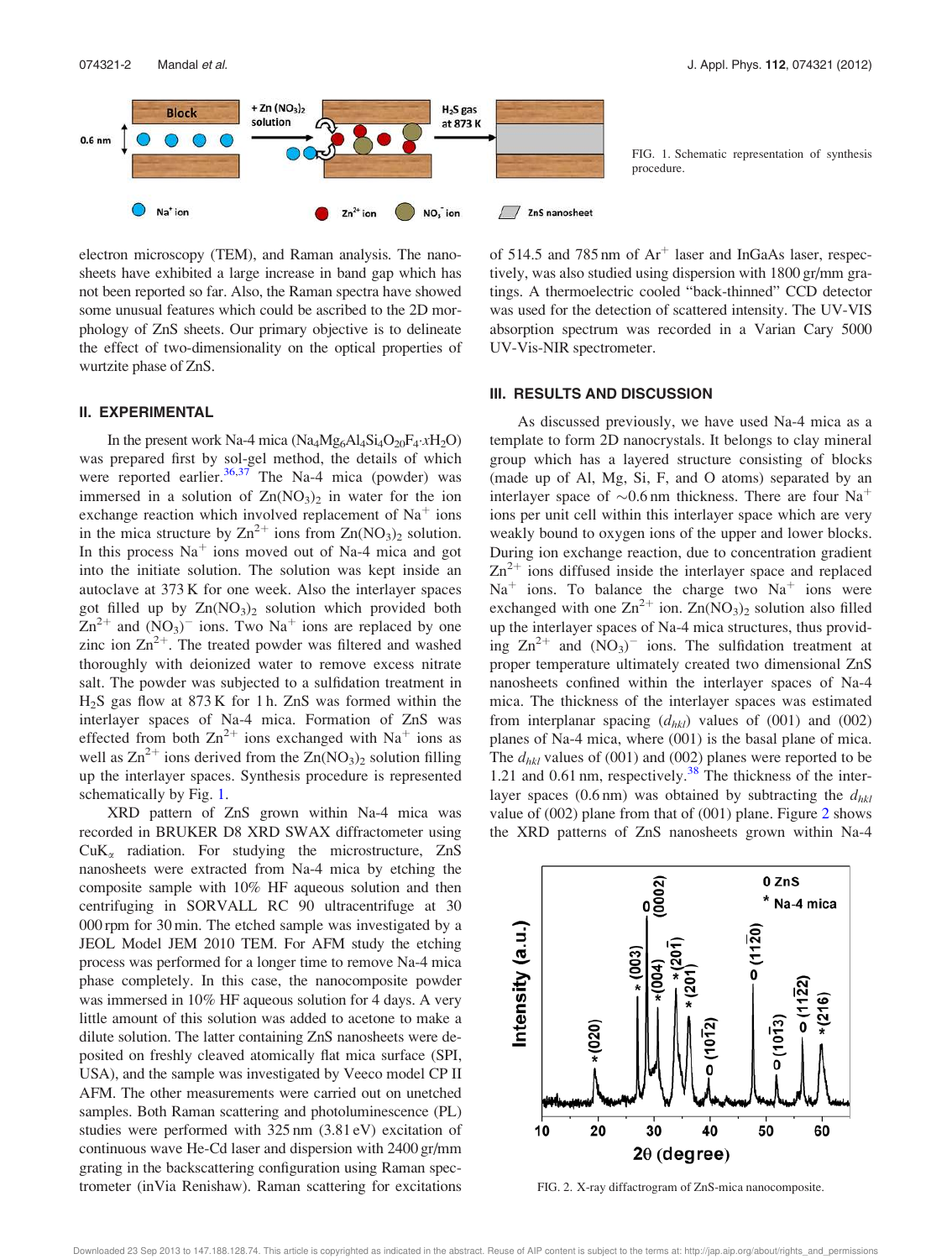

FIG. 3. (a) Transmission electron micrograph of ZnS nanosheets. Modulation on the surface is indicated by arrows. (b) High resolution lattice image of ZnS nanosheets from Fig.  $2(a)$ . (c) Selected area electron diffraction pattern of nanosheets.

mica template. The planes corresponding to both ZnS and Na-4 mica are indexed in this figure. The nanocomposite consists of wurtzite ZnS (JCPDS file: 75-1534) and monoclinic Na-4 mica phases, $39$  respectively. The formation of ZnS nanosheet is also confirmed from the transmission electron micrographs of the etched samples. The images are shown in Figures  $3(a)-3(c)$ . Figure  $3(a)$  shows triangular nanosheet like structures of ZnS. The arrows indicate surface roughness modulation which is discussed later. Highresolution lattice image [Fig.  $3(b)$ ] reveals the  $(10\bar{1}1)$  and (0002) planes of ZnS with interplanar spacings  $(d_{hkl})$  of 0.29 and 0.31 nm, respectively. These values are in good agreement with those given in JCPDS file for hexagonal ZnS. The symmetry in the selected area electron diffraction pattern [Fig. 3(c)] recorded along [11-20] zone axis indicates that nanosheets grow along its c-plane (perpendicular to c-axis). These planes should be parallel to the basal planes of Na-4 mica because the other dimension along c-axis of Na-4 mica is confined by the blocks as mentioned earlier. The XRD pattern also supports this view. In the diffraction pattern, the presence of (0002) plane of ZnS with maximum intensity along with (003) and (004) planes [family members of (001) basal plane] of Na-4 mica with comparable intensities indicate that the planes are parallel to each other.

The thickness of the nanosheets is confirmed by AFM study. Figure 4 shows a typical height profile obtained in the case of ZnS nanosheets deposited on atomically flat mica surface (as mentioned earlier) using an AFM. The measured height of a single nanosheet is 0.6 nm which confirms that the ZnS nanosheets indeed grew within the interlayer spaces (thickness  $\sim 0.6$  nm) of Na-4 mica structures. The lateral width of the single nanosheets is  $\sim$ 50 nm which is quite less compared to the width of nanosheets shown in TEM image [Fig.  $3(a)$ ]. During the sample preparation for AFM study, the nanocomposites were etched for a longer time than that for TEM study. Therefore, some nanosheets may have been broken during this sample preparation process, and we have not been able to get the profile of a large sheet.

Electronic properties of low dimensional semiconductors depend on their dimensionality because their density of states varies with dimension. The density of state changes its nature from a continuous function to step-like nature from  $3D$  to  $2D$  system.<sup>40</sup> Therefore, optical properties are also influenced by the dimensions of the material and vary significantly from 0D to 1D and 2D materials. Recently, Schliehe's group has reported the effect of confinement in case of ultrathin PbS sheets, which are confined only in vertical direction.<sup>41</sup> They showed that the emission for nanosheets was blue shifted by  $\sim$ 70 nm compared to that of PbS quantum dots. Figure 5 shows the UV-Vis absorption spectrum of ZnS-Na-4 mica system at room temperature. We found two broad peaks at 227 and 336 nm, respectively. The optical absorption spectrum of an ideal 2D system is step-like in nature. $40$  In our experiment, we have dispersed powdered sample in ethanol for optical studies, where the 2D nanosheets are randomly oriented. Therefore it has not been possible to get an ideal 2D system; however, the UV-Vis spectrum shows a slight step-like trend (as indicated by the arrows). The two broad peaks are believed to arise due to the two dimensional nature of ZnS nanosheets. The nanosheets are strongly confined in one direction, whereas there are no confinements in other two directions. Because of the random alignments and natural agglomeration of the nanosheets there will be a pseudo three-dimensional configuration of the material which will prevail during the absorption measurements. This explains the observation of the peak at 336 nm corresponding to the band gap value of bulk  $ZnS$  (3.7 eV).<sup>42</sup> The quantum confinement effect will be observed, however, for some of the nanosheets having an alignment perpendicular to the incident radiation. This will explain the appearance of the absorption peak at 227 nm (5.4 eV). The optical band gap was determined using the following formula<sup>42</sup> for direct interband transitions:



FIG. 4. AFM image and the height profile of ZnS nanosheet.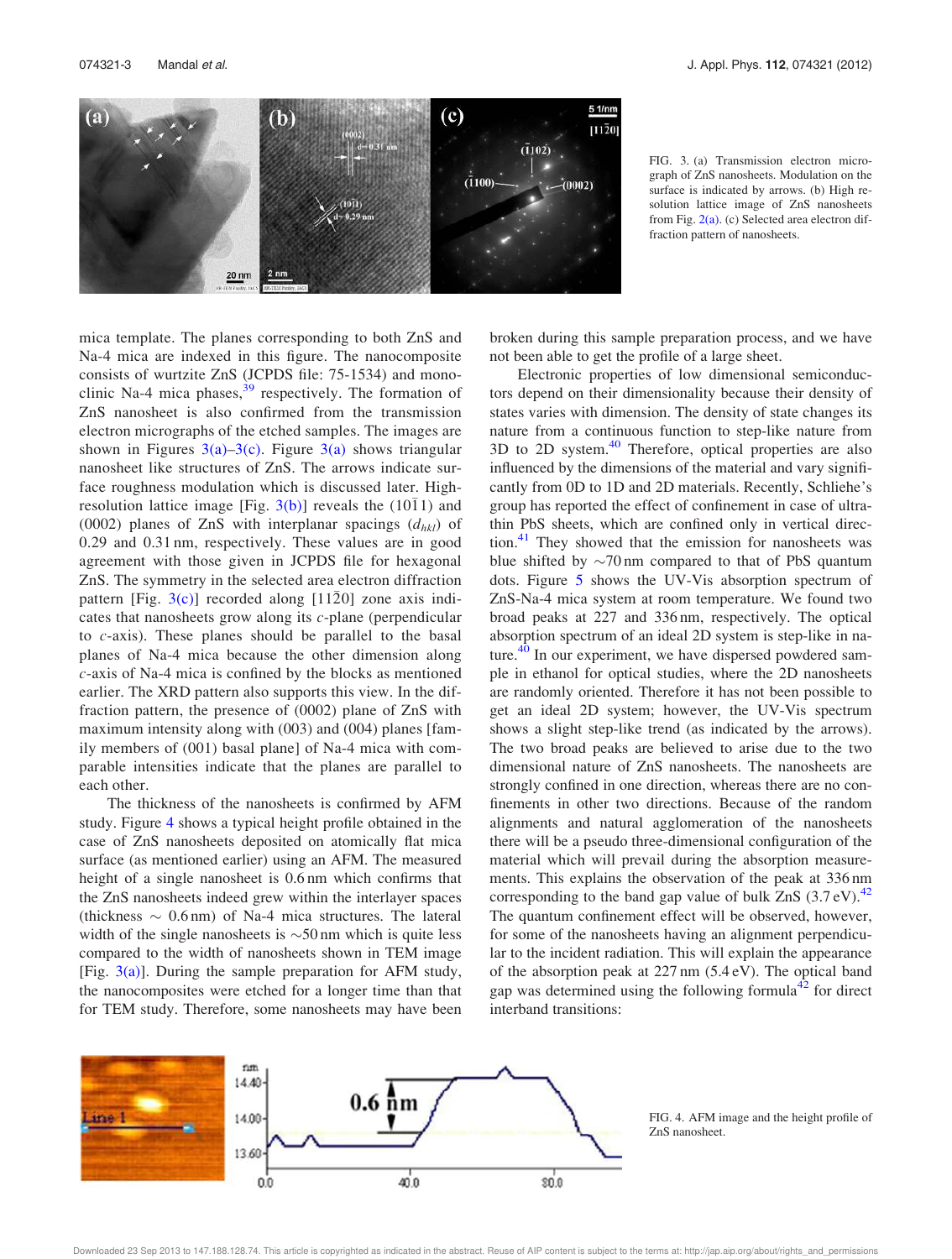

FIG. 5. UV-vis absorption spectrum of ZnS-mica nanocomposite. (inset) Plot of  $(\alpha h\nu)^2$  vs  $h\nu$ .

$$
(\alpha h\nu)^2 = A(h\nu - E_g),\tag{1}
$$

where A is a constant,  $h\nu$  is the incident photon energy,  $E_g$  is optical band gap, and  $\alpha$  is absorption coefficient. Hence, the optical band gap can be obtained by extrapolating the linear portion of the plot  $(\alpha h\nu)^2$  vs  $h\nu$  to  $\alpha = 0$  in the inset of Figure 5.  $E_g$  was found to be 5.4 eV, corresponding to the peak at 227 nm and thus was blue shifted by 1.7 eV from that of bulk ZnS  $(3.7 \text{ eV})$  due to the effect of quantum confinement.<sup>42</sup> Such a large blue shift was previously reported for cubic ZnS nanoparticles, $43,44$  whereas for wurtzite ZnS nanocrystals the maximum band gap reported earlier was  $4.77 \text{ eV}$ .<sup>16</sup> Considering this band gap shift, the thickness of the nanosheet was estimated using the following relation:<sup>45</sup>

$$
\Delta E_g = \frac{\pi^2 \hbar^2}{2\mu L_z^2},\tag{2}
$$

where  $\Delta E_g$  is band gap shift,  $L_z$  is the film thickness, and  $\mu$  is the reduced electron-hole effective mass of ZnS

$$
\frac{1}{\mu} = \frac{1}{m_e} + \frac{1}{m_h},
$$
\n(3)

and  $m_e$  and  $m_h$  are the electron and hole effective masses, respectively. Considering  $m_e = 0.42m_0$  and  $m_h = 0.61m_0$ ,<sup>19</sup> with  $m_0$  being the electron rest mass, the thickness of nanosheet was found to be 0.9 nm for 1.7 eV band gap shift. Considering the approximation used in calculating the values of the effective masses and the rather wide variation being reported in the literature, $46$  the estimated thickness value is reasonable, as estimated from the crystallographic consideration for the growth of ZnS after sulfidation. The stacking layers of mica provide a confined space of  $\sim 0.6$  nm for the growth of 2-D ZnS films, which is barely wide enough to create just a few layers of ZnS  $(c = 0.6527 \text{ nm})^{47}$  Another peak at 336 nm (Fig. 5) corresponds to  $\alpha = 0$  at 3.7 eV (inset of Fig. 5) which indicates the band gap value of bulk ZnS (3.7 eV). Therefore, the absorption spectrum covers a wide range of wavelength with two absorption peaks within UV-C  $(\sim 200 - 290 \text{ nm})$  and UV-A  $(\sim 320 - 400 \text{ nm})$  regions. Thus,



FIG. 6. (a) Multiphonon resonance Raman modes showing higher order LO and TO modes of wurtite ZnS using 3.81 eV excitation. Inset shows the first order modes. (b) PL spectrum of ZnS-mica nanocomposite at room temperature.

the nanocomposite can be used as a detector for both UV-C as well as UV-A band. A rather long tail in the absorption spectra is noteworthy. Though a satisfactory explanation is not available at present, it is probable that there is a smearing out of a number of steps due to a 2D structure (as mentioned above) which leads to this result. This effect has been observed, as pointed out earlier, within the wavelength range 227 and 336 nm.

Figure  $6(a)$  shows the multiphonon resonance Raman scattering studies using 3.81 eV excitation for longitudinal and transverse optical (LO and TO) modes along with first order modes in the inset for clear identification of LO and TO mode peak positions. Mode frequency values of  $\sim 300 \text{ cm}^{-1}$  and  $350 \text{ cm}^{-1}$  correspond to TO and LO modes, respectively, of wurzite ZnS.<sup>48</sup> LO modes up to sixth order were observed along with clear identification of TO modes up to fifth order. Higher order LO modes are observed owing to Fröhlich interaction originating from strong electron phonon interaction in resonance scattering process. $\frac{49}{19}$  We have estimated electron-LO phonon coupling strength by calculating Huang-Rhys parameter S using the following equation: $50$ 

$$
\left|\frac{I_{2LO}}{I_{1LO}}\right| = \frac{S}{2} \times \frac{\left(E_{ex} + \hbar \omega_{LO} - \hbar \omega_0\right)^2 + \Gamma^2}{\left(E_{ex} + 2\hbar \omega_{LO} - \hbar \omega_0\right)^2 + \Gamma^2}.
$$
 (4)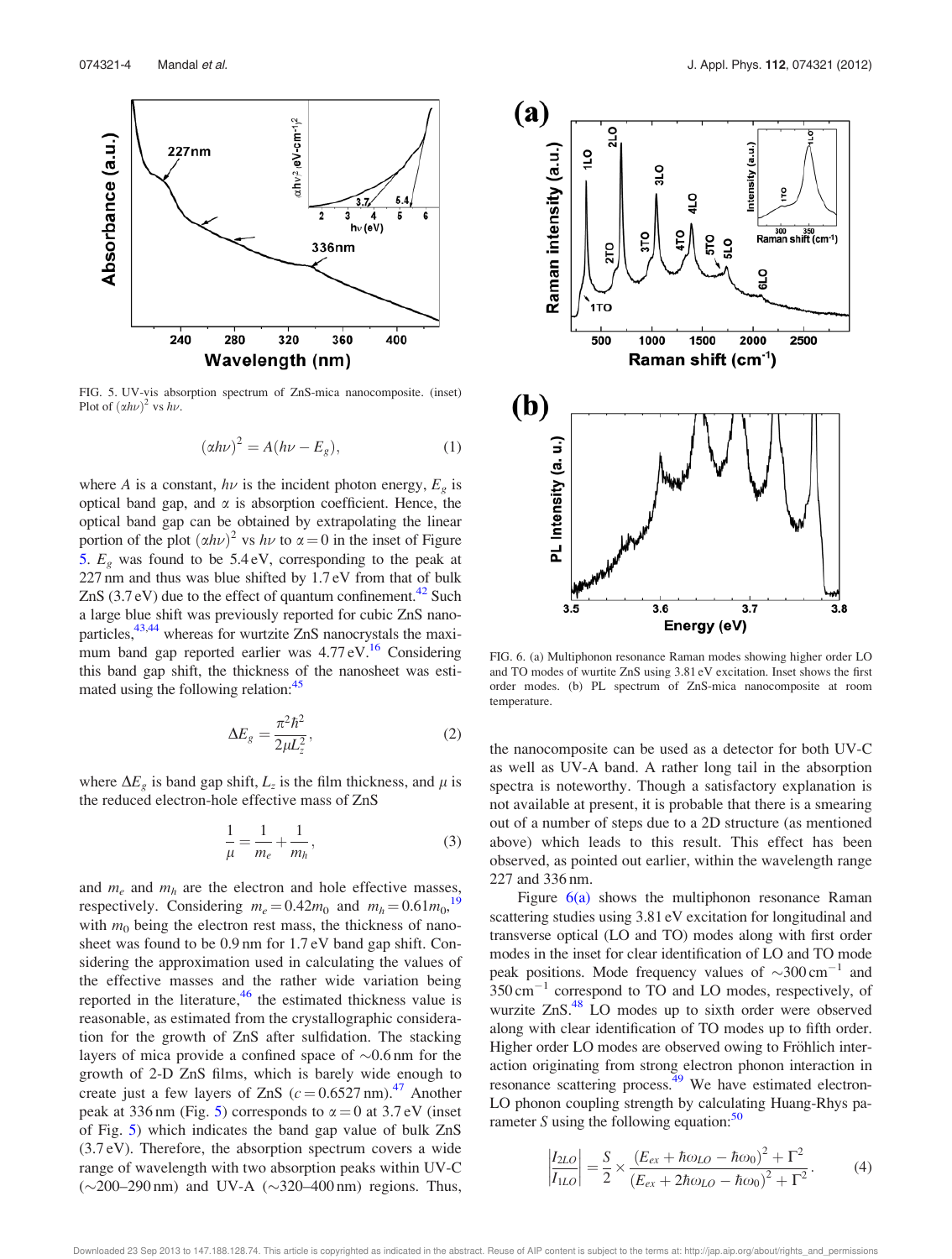The S value is estimated to be  $\sim 0.98$ , which is close to 1 with free exciton binding energy  $40 \,\text{meV}$ ,  $51 \text{ band}$  gap energy 3.7 eV, and the excitonic energy  $(E_{ex})$  in the present study as 3.66 eV [Fig. 6(b)]. The incident photon  $(\hbar \omega_o)$  and LO phonon  $(h\omega_{LO})$  energies are considered to be 3.81 and 0.0434 eV, respectively, along with the exciton linewidth  $(\Gamma)$ of 25 meV,<sup>52</sup> and  $I_{2LO}/I_{1LO} = 1.277$ . Unusual observation of higher order TO modes including the high intensity in first order mode may be due to strong deformation potential in reduced dimension (few monolayer) of the sample.<sup>53</sup> Figure 6(b) shows the PL spectrum of the nanocomposite using 325 nm excitation at room temperature. The unusual broadening of the PL peak [Fig.  $6(b)$ ] around 3.66 eV at room temperature may be due to strong coupling of A, B excitons $51,54$ at 3.68 and 3.75 eV with overtones of LO phonon modes. Similar broadening of the PL peak has also been observed for ZnO nanorods where free exciton is reported to couple with overtones of LO phonon.<sup>55</sup> The peak corresponding to the blue shifted band gap value at  $\sim$ 5.4 eV caused by confinement did not appear here, as the excitation energy was limited below it.

Figure  $7(a)$  shows multiphonon Raman scattering for 514.5 nm excitation. The peaks at 175 and  $233 \text{ cm}^{-1}$  are second order modes belonging to 2TA (transverse acoustic) and 2LA (longitudinal acoustic) phonon modes of wurtzite ZnS at zone boundaries, respectively. Peaks at 290.5 and  $368.7 \text{ cm}^{-1}$  are blue shifted TO and LO modes belonging to A<sup>1</sup> symmetry of wurtzite ZnS. Excitation dependent shift in the Raman peak positions is well known owing to its sensitivity to electron-phonon coupling as it is observed for 3.81 eV excitation [Fig.  $6(a)$ ]. The peak at 315 cm<sup>-1</sup> may correspond to surface optical (SO) mode. The mode at  $441 \text{ cm}^{-1}$  can be assigned to a combinational mode frequency of LA+LO of wurtzite  $ZnS$ .<sup>56</sup>

Contribution from the non-zone center phonons in nanostructures, with finite crystallite size, corresponding to the discrete allowed wavevectors contribute to the Raman intensity. It leads to Raman lineshape analysis by adding the contribution of each of these modes with their own natural linewidth along with suitable  $q$ -dependent weight or intensity factors. A scheme was discussed,  $57-59$  using a phenomenological approach based on spatial correlation model for the Raman lineshape analysis. The first-order Raman spectrum is calculated by integrating contributions over the complete Brillouin zone, for  $\omega(q)$  derived from the phonon dispersion curve and  $\Gamma_0$  being the natural line width of zone center optical phonon in bulk  $ZnS<sup>56</sup>$  However, in contrast to the phonon confinement model, which predicts a red shift of optical phonon as a function of size of nanoparticle, a blue shift of optical phonon is observed for the optical TO and LO modes at 290.5 and  $368.7 \text{ cm}^{-1}$ , respectively. The peak positions expected from phonon confinement model for TO and LO mode are 267 and  $342 \text{ cm}^{-1}$  considering bulk values of 275 and 350 cm<sup>-1</sup>, respectively.<sup>56,57</sup> The  $\Gamma_0$  value for the TO and LO modes are taken approximately as 10 and  $7.8 \text{ cm}^{-1}$ , respectively, along with shift of phonon frequencies at the adjacent zone boundary as  $17 \text{ cm}^{-1}$  for both the modes from the reported calculated phonon dispersion data for wurtzite  $ZnS<sup>56</sup>$ . The blue shift of optical phonon frequencies can arise if the embedded ZnS nanosheets experience compressive stress. During synthesis when the specimen was cooled from 873 K to 303 K, a compressive stress was induced on ZnS phase due to thermal expansion coefficient mismatch between Na-4 mica and ZnS phases. Considering thermal expansion coefficients of Na-4 mica as  $80 \times 10^{-6}$ /K<sup>60</sup> and of ZnS as  $4.6 \times 10^{-6}$ /K<sup>61</sup> and bulk modulus of ZnS as  $74 \text{ GPa}$ ,  $^{62}$  the estimated value of compressive stress was found to be  $\sim$ 3.2 GPa. The pressure exerted by the Na-4 mica on ZnS can be obtained from the blue shift of optical phonon frequency also. The pressure induced shift of phonon frequency in ZnS is given  $as^{63}$ 

$$
\omega_{\rm TO} = 267 + 0.62P, \quad \omega_{\rm LO} = 342 + 0.43P,
$$

where  $\omega$  is in cm<sup>-1</sup> and P in kbar (0.1 GPa). For  $\omega_{\text{TO}}$  and  $\omega_{\text{LO}}$  the pressures are calculated to be approximately 3.8 and 6.2 GPa, respectively. The pressure for  $\omega_{\text{TO}}$  is in good agreement with the stress generated during synthesis, which occurs along the perpendicular direction of the nanosheets. The pressure values are distinctly different while calculating for TO and LO modes. The compressive stress along the perpendicular direction will bring about a lateral deformation along the basal plane of the ZnS nanosheets due to Poisson's ratio of the material. Such deformation will be contributed by the neighboring Na-4 mica grains containing ZnS nanosheets. Thus the total effective stress related to  $\omega_{\text{LO}}$  mode will be enhanced many-fold. Although it is difficult to quantify the value, such stress rationalizes the calculated value of 6.2 GPa.

Regarding the peak at  $315 \text{ cm}^{-1}$ , SO mode in polar crystals with large intensities is reported in between TO and the corresponding LO mode. The SO mode can be invoked in the presence of surface modulation of nanosheets. $64$  The dispersion relations for SO phonons ( $\omega_{SO}$ ) for a ZnS nanoribbon



FIG. 7. Multiphonon modes combined of fundamental, surface optical, zone boundary and combination modes in ZnS using (a)  $Ar^+$  laser of 514.5 nm and (b) InGaAs line laser of 785 nm.

Downloaded 23 Sep 2013 to 147.188.128.74. This article is copyrighted as indicated in the abstract. Reuse of AIP content is subject to the terms at: http://jap.aip.org/about/rights\_and\_permissions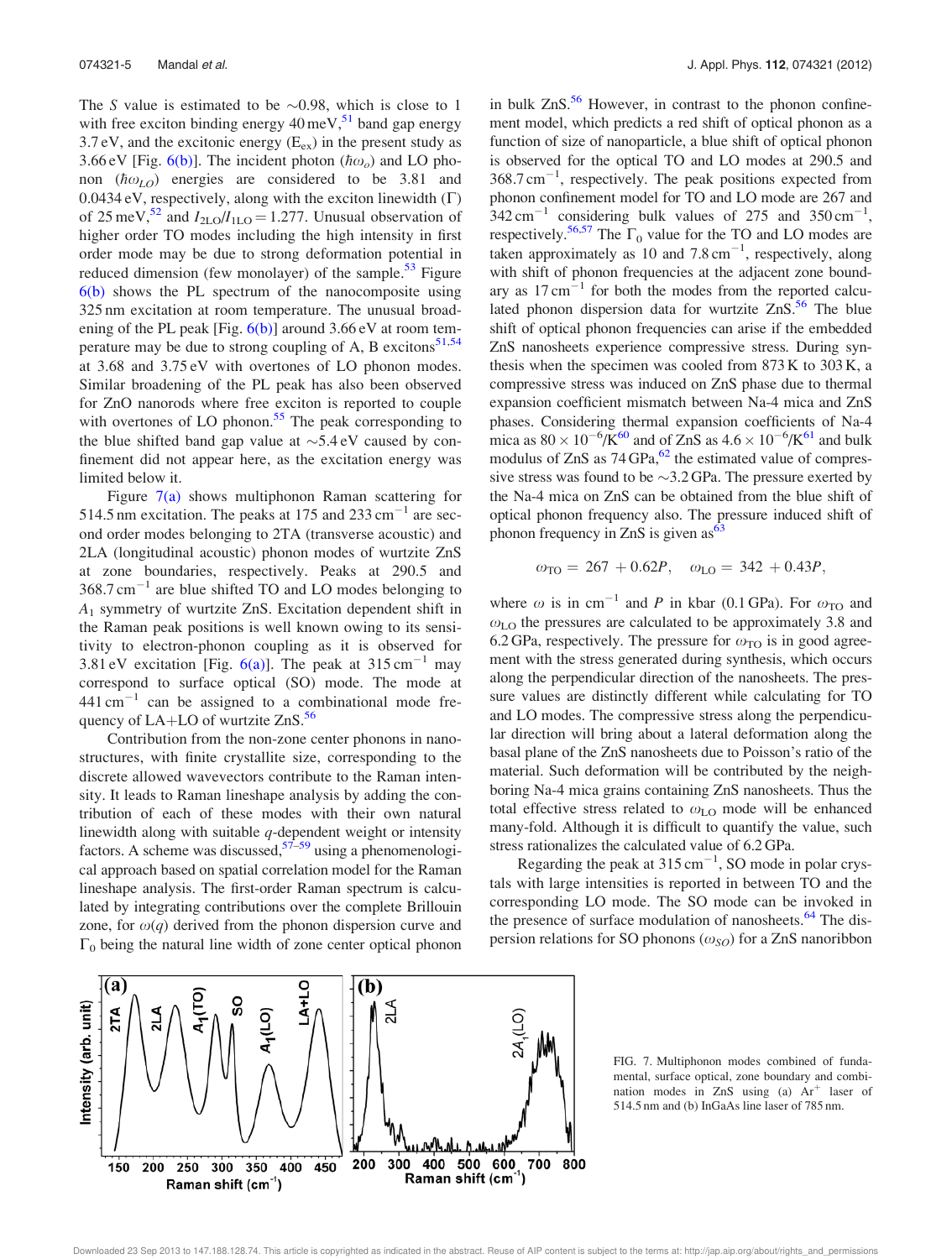is already reported earlier, $65$  for the symmetric (S) SO mode and antisymmetric (AS) SO modes for the  $q_iL_i$  for the slab,  $L_i(i = x, y)$  whose growth direction is along z, and  $q_i(i = x, y)$ is the phonon wavevector. Mode frequency value of 315 cm<sup>-1</sup> corresponds to  $q_i L_i/2 = 0.22$  as per S-SO mode dispersion relation (Fig. 4 of Ref. 65) of ZnS nanoribbons. We can consider our ZnS nanosheet as arranged nanoribbons. If we take the average nanoribbon cross section dimensions to be  $\sim$ 100 × 0.6 ( $\overline{L_x}$  ×  $\overline{L_y}$ ) nm<sup>2</sup> (considering a monolayer thickness ( $L_y$ )  $\approx 0.6$  nm), we can then calculate the wavelengths for the surface potential perturbation that breaks the symmetry and activates the SO mode Raman scattering  $\lambda_{\text{SO}} = 2\pi/q_i$  $(i = x, y)$ ,  $\sim$ 8.6 nm (y  $\sim$  0.6 nm), and  $\sim$ 1427 nm (x  $\sim$  100 nm). Surface roughness with a modulation of  $\sim 8.6$  nm is observed [indicated by arrows in Fig.  $3(a)$ ] and any integer multiple equivalent to the  $\lambda$  (fundamental mode  $\sim$ 8.6 nm or  $166 \times 8.6$  nm = 1427.6 nm) will be sufficient to initiate breakdown of translational symmetry for the contribution of surface potential toward SO modes. One can also see that the intensity of the observed SO phonons in the present study are comparable to other phonons. The magnitude of surface roughness determines the SO peak intensity owing to the breakdown of the translational symmetry of the surface potential.<sup>64</sup>

For the 785 nm excitation (Fig. 7(b)), overtone modes of 2LA and  $2A_1$ (LO) are observed at 230 and 725 cm<sup>-1</sup>, respectively. Small discrepancies in the overtone modes as compared to integral multiple of the fundamental mode are due to the reason that the former are not the zone center phonons and thus the deviations are expected.

#### IV. SUMMARY AND CONCLUSIONS

In summary, ultrathin stable wurtzite ZnS nanosheets are grown within the interlayer spaces of Na-4 mica with a thickness of 0.6 nm by an ion-exchange-cum-solution treatment process followed by sulfidation treatment at relatively low temperature of 873 K. The thickness is confirmed by AFM study. The two-dimensional morphology of ZnS gives a large blue shift of 1.7 eV of the band gap, and the calculated thickness is in reasonable agreement with that estimated from crystallographic consideration of material growth within the interlayer spaces of thickness  $\sim 0.6$  nm. Raman scattering studies show higher order TO modes caused by deformation potential in reduced dimension. A blue shift of TO and LO modes, rather than red shift in confined phonon, is ascribed to compressive stress on ZnS nanosheets. PL spectrum shows a broadening due to coupling between excitons and LO overtones. This nanocomposite is proposed to have application in UV detection of both bands, viz., UV-A and UV-C.

#### ACKNOWLEDGMENTS

Support for this work was derived from a grant by the Department of Science and Technology under an Indo-Australian Project on nanocomposites. A. Mandal and S. Mitra thank University Grants Commission, New Delhi for Senior Research Fellowships. D. Chakravorty thanks Indian National Science Academy, New Delhi, for the award of an Honorary Scientist's position.

- <sup>1</sup>G. Z. Shen, Y. Bando, and D. Golberg, J. Phys. Chem. B 110, 20777 (2006).
- <sup>2</sup>D. Moore and Z. L. Wang, J. Mater. Chem. 16, 3898 (2006).
- 3 P. Hu, Y. Liu, L. Fu, L. Cao, and D. Zhu, J. Phys. Chem. B 108, 936  $(2004)$ .
- $4N$ . Tokio, F. Keisuke, and K. Akio, IEEE Trans. Electron. Devices 46, 2093 (1999).
- <sup>5</sup>A. Fujii, H. Wada, K.-i. Shibata et al., Proc. SPIE 4375, 206 (2001).
- <sup>6</sup>M. Chattopadhyay, P. Kumbhakar, C. S. Tiwary, and A. K. Mitra, J. Appl. Phys. 105, 024313 (2009).
- <sup>7</sup>M. Chattopadhyay, P. Kumbhakar, R. Sarkar, R. Sarkar, A. K. Mitra, and U. Chatterjee, Appl. Phys. Lett. 95, 163115 (2009).
- ${}^{8}Y$ . Wang and N. J. Herron, *Phys. Chem.* **95**, 525 (1991).
- A. P. Alivisatos, Science 271, 933 (1996).
- <sup>10</sup>W. Chen, Z. Wang, Z. Lin, and L. Lin, Appl. Phys. Lett. 70(11), 1465 (1997).
- <sup>11</sup>R. N. Bhargava, D. Gallagher, X. Hong, and A. Nurmikko, *Phys. Rev.* Lett. 72, 416 (1994).
- <sup>12</sup>K. Sooklal, B. S. Cullum, S. M. Angel, and C. J. Murphy, J. Phys. Chem. 100, 4551 (1996).
- <sup>13</sup>N. Murase, R. Jagannathan, Y. Kanematsu, M. Watanabe, A. Kurita, K. Hirata, T. Yazawa, and T. Kushida, J. Phys. Chem. B 103, 754 (1999).
- <sup>14</sup>Y. Li, Y. Ding, Y. Zhang, and Y. Qian, J. Phys. Chem. Solids 60, 13 (1999).
- <sup>15</sup>S. Song and Q. Gao, J. Appl. Phys. 99, 106107 (2006).
- <sup>16</sup>S. Sapra, A. Prakash, A. Ghangrekar, N. Periasamy, and D. D. Sarma, J. Phys. Chem. B 109, 1663 (2005).
- <sup>17</sup>G. C. Trigunyat and G. K. Chadha, *Phys. Status Solidi A 4, 9 (1971)*.
- <sup>18</sup>Y. Zhao, Y. Zhang, H. Zhu, G. C. Hadjipanayis, and J. Q. Xiao, J. Am. Chem. Soc. 126, 6874 (2004).
- <sup>19</sup>S. H. Yu and M. Yoshimura, Adv. Mater. 14, 296 (2002).
- <sup>20</sup>S. B. Qadri, E. F. Skelton, D. Hsu, A. D. Dinsmore, J. Yang, H. F. Gray, and B. R. Ratna, Phys. Rev. B 60, 9191 (1999).
	- $21$ Z. W. Pan, Z. R. Dai, and Z. L. Wang, Science 291, 1947 (2001).
	- <sup>22</sup>Y. W. Wang, L. D. Zhang, C. H. Liang, G. Z. Wang, and X. S. Peng, Chem. Phys. Lett. 357, 314 (2002).
	- <sup>23</sup>X. S. Fang and L. D. Zhang, J. Mater. Sci. Technol. 22, 721 (2006).
	- <sup>24</sup>Y. Jiang, W. J. Zhang, J. S. Jie, X. M. Meng, J. A. Zapien, and S. T. Lee, Adv. Mater. 18, 1527 (2006).
- <sup>25</sup>C. Ma, M. Moore, J. Li, and Z. L. Wang, Adv. Mater. **15**, 228 (2003).
- <sup>26</sup>S. Kar and S. Chaudhuri, J. Phys. Chem. B 109, 3298 (2005).
- <sup>27</sup>L. W. Yin, Y. Bando, J. H. Zhan, M. S. Li, and D. Goldberg, Adv. Mater. 17, 1972 (2005).
- <sup>28</sup>X. S. Fang, C. H. Ye, L. D. Zhang, Y. H. Wang, and Y. C. Wu, Adv. Funct. Mater. 15, 63 (2005).
- <sup>29</sup>J. Zhang, Y. D. Yang, F. H. Jiang, J. P. Li, B. L. Xu, X. C. Wang, and S. M. Wang, Nanotechnol. 17, 2695 (2006).
- <sup>30</sup>C. H. Liang, Y. Shimizu, T. Sasaki, H. Umehara, and N. Koshizaki, J. Phys. Chem. B 108, 9728 (2004).
- <sup>31</sup>Z.-X. Deng, C. Wang, X.-M. Sun, and Y.-D. Li, Inorg. Chem. 41, 869 (2002).
- <sup>32</sup>X.-S. Fang, C.-H. Ye, X.-S. Peng, Y.-H. Wang, Y.-C. Wu, and L.-D. Zhang, J. Cryst. Growth 263, 263 (2004).
- <sup>33</sup>G. H. Yue, P. X. Yan, D. Yan, J. Z. Liu, D. M. Qu, Q. Yang, and X. Y. Fan, J. Cryst. Growth 293, 428 (2006).
- <sup>34</sup>S. Bhattacharya, A. Datta, S. Dhara, and D. Chakravorty, J. Phys. D: Appl. Phys. 42, 235504 (2009).
- <sup>35</sup>S. Mitra, A. Mandal, A. Datta, S. Banerjee, and D. Chakravorty, Euro. Phys. Lett. 92, 26003 (2010).
- <sup>36</sup>S. Mitra, A. Mandal, A. Datta, S. Banerjee, and D. Chakravorty, J. Phys. Chem. C 115, 14673 (2011).
- <sup>37</sup>W. J. Paulus, S. Komarneni, and R. Roy, Nature (London) 357, 571 (1992).
- <sup>38</sup>T. Kodama and S. Komarneni, J. Mater. Chem. 9, 533 (1999).
- <sup>39</sup>M. Park, D. H. Lee, C. L. Choi, S. S. Kim, K. S. Kim, and J. Choi, Chem. Mater. 14, 2582 (2002).
- <sup>40</sup>A. D. Yoffe, Adv. Phys. 42, 173 (1993).
- <sup>41</sup>C. Schliehe, B. H. Juarez, M. Pelletier, S. Jander, D. Greshnykh, M. Nagel, A. Meyer, S. Foerster, A. Kornowski, C. Klinke, and H. Weller, Science 329, 550 (2010).